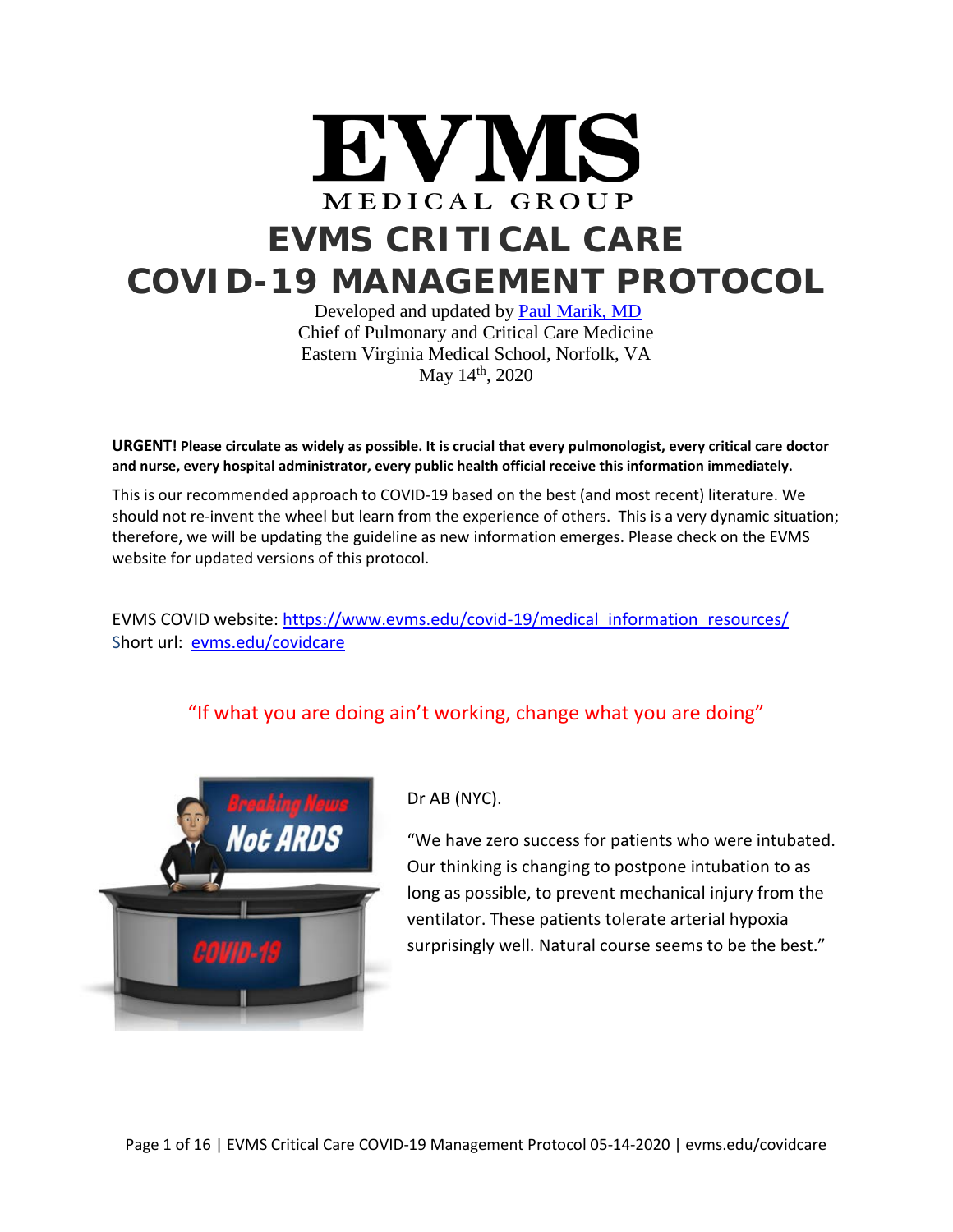

## **Figure 1. The course of COVID-19 and General Approach to treatment**

# **THIS IS A STEROID RESPONSIVE DISEASE: HOWEVER, TIMING IS CRITICAL**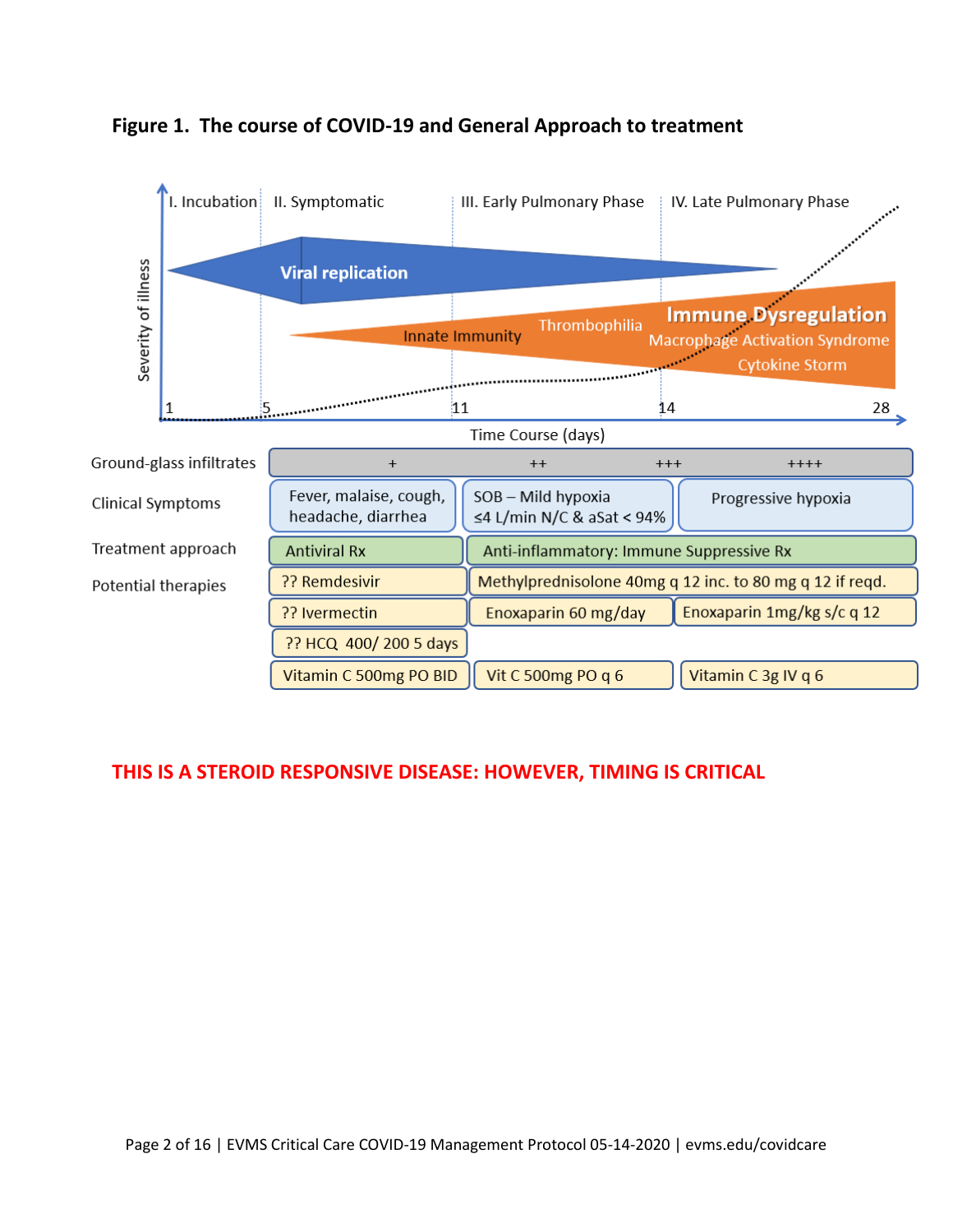## *Prophylaxis*

While there is very limited data (and none specific for COVID-19), the following "cocktail" may have a role in the prevention/mitigation of COVID-19 disease. While there is no high-level evidence that this cocktail is effective; it is cheap, safe and widely available.

- Vitamin C 500 mg BID and Quercetin 250-500 mg BID [1-5]
- Zinc 75-100 mg/day (acetate, gluconate or picolinate). Zinc lozenges are preferred. After 1 month, reduce the dose to 30-50 mg/day. [1,6-9]
- Melatonin (slow release): Begin with 0.3mg and increase as tolerated to 2 mg at night [10-13]
- Vitamin D3 1000-4000 u/day [14-20]
- *Optional:* Famotidine 20-40mg/day [21]

## *Symptomatic patients (at home):*

- Vitamin C 500 mg BID and Quercetin 250-500 mg BID
- Zinc 75-100 mg/day
- Melatonin 6-12 mg at night (the optimal dose is unknown)
- Vitamin D3 2000-4000 u/day
- *Optional:* ASA 81 -325 mg/day
- *Optional:* Famotidine 20-40mg/day
- *Optional:* Hydroxychloroquine 400mg BID day 1 followed by 200mg BID for 4 days [22]
- *Optional:* Ivermectin 150-200 ug/kg (single dose) [23,24]
- In symptomatic patients, monitoring with home pulse oximetry is recommended. Ambulatory desaturation < 94% should prompt hospital admission

#### *Mildly Symptomatic patients (on floor):*

- Vitamin C 500 mg q 6 hourly and Quercetin 250-500 mg BID (if available)
- Zinc 75-100 mg/day
- Melatonin 6-12 mg at night (the optimal dose is unknown)
- Vitamin D3 2000-4000 u/day
- Enoxaparin 60 mg daily [25-29]
- Methylprednisolone 40 mg q 12 hourly ; increase to 80 mg q 12 hourly in patients with progressive symptoms and increasing CRP. [30-34]
- Famotidine 40mg daily (20 mg in renal impairment)
- *Optional:* Hydroxychloroquine 400 mg BID day 1 followed by 200 mg BID for 4 days
- *Optional: Ivermectin 150-200 ug/kg (single dose)*
- *Optional: Remdesivir,* if available. [35]
- N/C 2L /min if required (max 4 L/min; consider early t/f to ICU for escalation of care).
- Avoid Nebulization and Respiratory treatments. Use "Spinhaler" or MDI and spacer if required.
- Avoid CPAP or BiPAP
- T/f EARLY to the ICU for increasing respiratory signs/symptoms and arterial desaturation.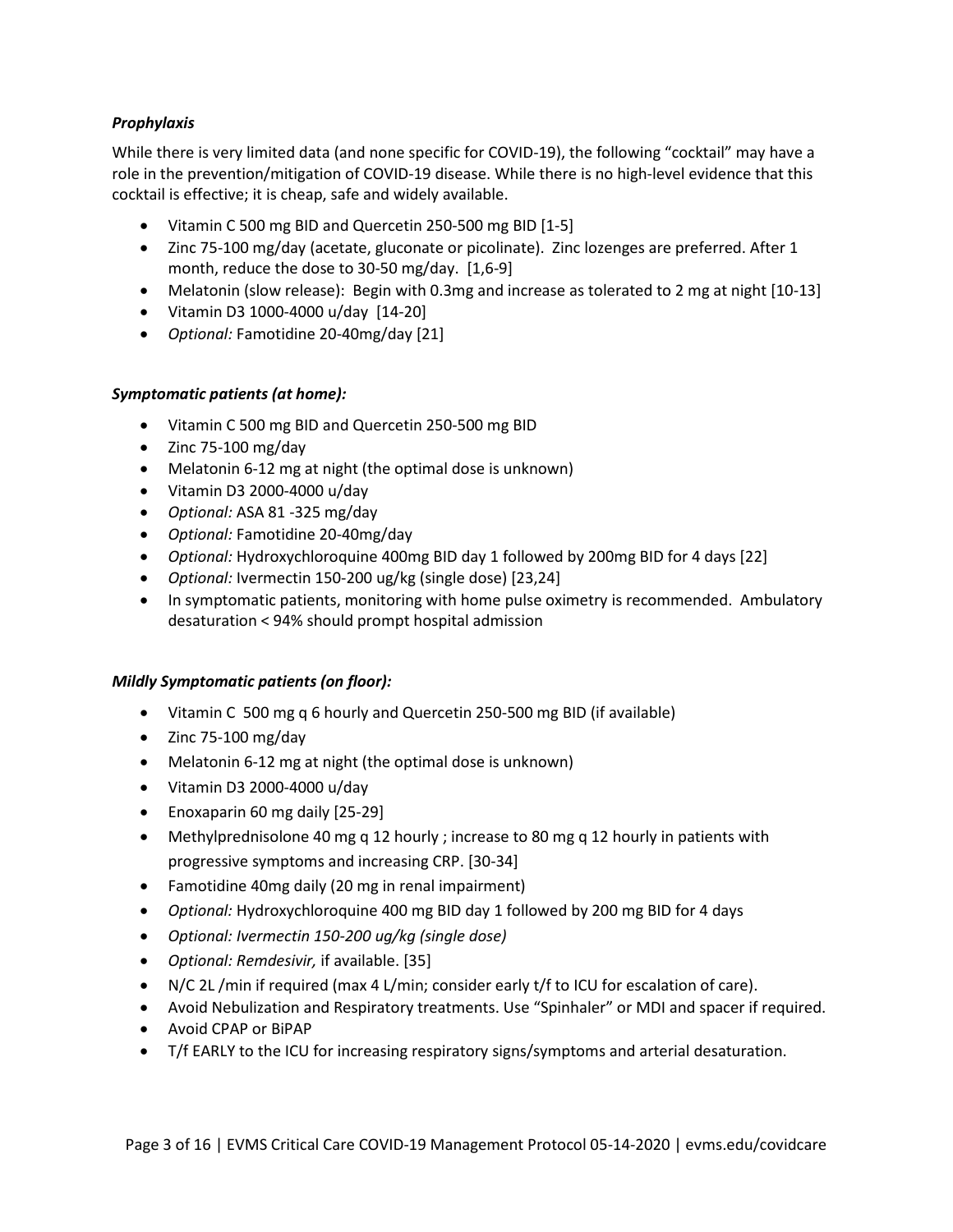#### *Respiratory symptoms (SOB; hypoxia- requiring N/C ≥ 4 L min: admit to ICU):*

#### **Essential Treatment (dampening the STORM)**

- 1. Methylprednisolone 80 mg loading dose then 40mg q 12 hourly for at least 7 days and until transferred out of ICU. In patients with an increasing CRP or worsening clinical status increase the dose to 80 mg q 12 hourly, then titrate down as appropriate. [30-34]
- 2. Ascorbic acid (Vitamin C) 3g IV q 6 hourly for at least 7 days and/or until transferred out of ICU. Note caution with POC glucose testing (see below). [36-43]
- 3. Full anticoagulation: Unless contraindicated we suggest FULL anticoagulation (on admission to the ICU) with enoxaparin, i.e 1 mg kg s/c q 12 hourly (dose adjust with Cr Cl < 30mls/min). [25-29] Heparin is suggested with CrCl < 15 ml/min. Alternative approach: Half-dose rTPA: 25mg of tPA over 2 hours followed by a 25mg tPA infusion administered over the subsequent 22 hours, with a dose not to exceed 0.9 mg/kg followed by full anticoagulation.

Note: A falling SaO2 despite respiratory symptoms should be a trigger to start anti-inflammatory treatment (see Figure 2).

Note: Early termination of ascorbic acid and corticosteroids will likely result in a rebound effect with clinical deterioration (see Figure 3).

# **Figure 2. Timing of the initiation of anti-inflammatory therapy**

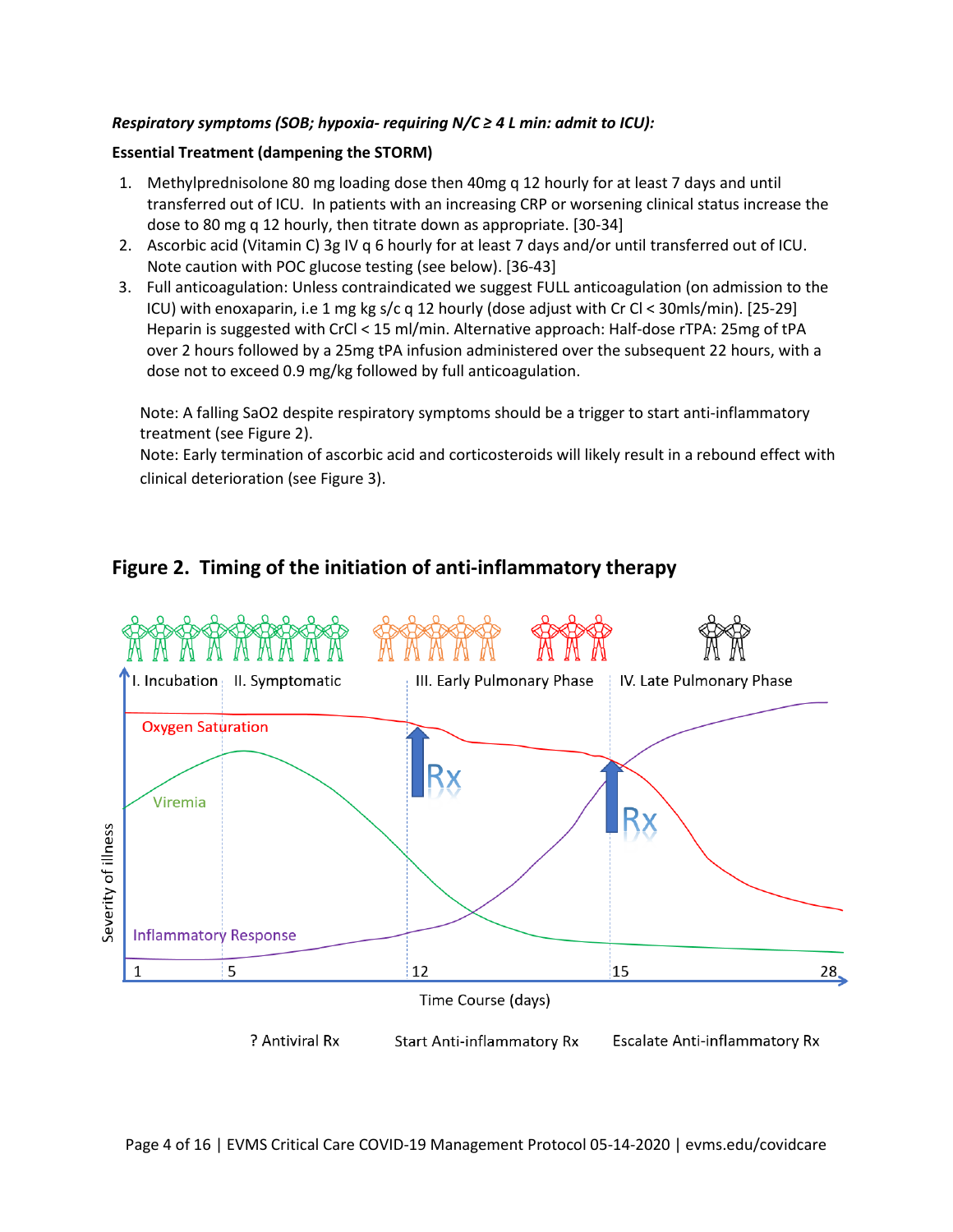## **Additional Treatment Components (the Full Monty)**

- 4. Melatonin 6-12 mg at night (the optimal dose is unknown).
- 5. Famotidine 40mg daily (20 mg in renal impairment)
- 6. Vitamin D 2000-4000 u PO daily
- 7. Thiamine 200 mg IV q 12 hourly
- 8. Magnesium: 2 g stat IV. Keep Mg between 2.0 and 2.4 mmol/l. Prevent hypomagnesemia (which increases the cytokine storm and prolongs Qtc). [44-46]
- 9. *Optional:* Azithromycin 500 mg day 1 then 250 mg for 4 days (has immunomodulating properties including downregulating IL-6; in addition, Rx of concomitant bacterial pneumonia). [47]
- 10. *Optional:* Simvastatin 80 mg/day. Of theoretical but unproven benefit. Simvastatin has been demonstrated to reduce mortality in the hyper-inflammatory ARDS phenotype. [48] Statins have pleotropic anti-inflammatory, immunomodulatory, antibacterial and antiviral effects. In addition, statins decrease expression of PAI-1
- 11. Broad-spectrum antibiotics if superadded bacterial pneumonia is suspected based on procalcitonin levels and resp. culture (no bronchoscopy). Due to the paradox of hyperinflammation and immune suppression (a major decrease of HLA-DR on CD14 monocytes) secondary bacterial infection is not uncommon.
- 12. Maintain *EUVOLEMIA* (this is not non-cardiogenic pulmonary edema). Due to the prolonged "symptomatic phase" with flu-like symptoms (6-8 days) patients may be volume depleted. Cautious rehydration with 500 ml boluses of Lactate Ringers may be warranted, ideally guided by noninvasive hemodynamic monitoring. Diuretics should be avoided unless the patient has obvious intravascular volume overload. Avoid hypovolemia.
- 13. Early norepinephrine for hypotension.
- 14. Escalation of respiratory support (steps); *Try to avoid intubation if at all possible,* (see Figure 4)
	- Accept "permissive hypoxemia" (keep O2 Saturation > 84%); follow venous lactate and Central Venous  $O_2$  saturations (ScvO<sub>2</sub>) in patents with low arterial  $O_2$  saturations
	- $N/C$  1-6 L/min
	- High Flow Nasal canula (HFNC) up to 60-80 L/min
	- Trial of inhaled Flolan (epoprostenol)
	- Attempt proning (cooperative repositioning-proning)
	- Intubation … by Expert intubator; Rapid sequence. No Bagging; Full PPE. Crash/emergency intubations should be avoided.
	- Volume protective ventilation; Lowest driving pressure and lowest PEEP as possible. Keep driving pressures  $< 15$  cmH<sub>2</sub>O.
	- Moderate sedation to prevent self-extubation
	- Trial of inhaled Flolan (epoprostenol)
	- Prone positioning.

There is widespread concern that using HFNC could increase the risk of viral transmission. There is however, no evidence to support this fear. HFNC is a better option for the patient and the health care system than intubation and mechanical ventilation. CPAP/BiPAP may be used in select patients, notably those with COPD exacerbation or heart failure.

A sub-group of patients with COVID-19 deteriorates very rapidly. Intubation and mechanical ventilation may be required in these patients.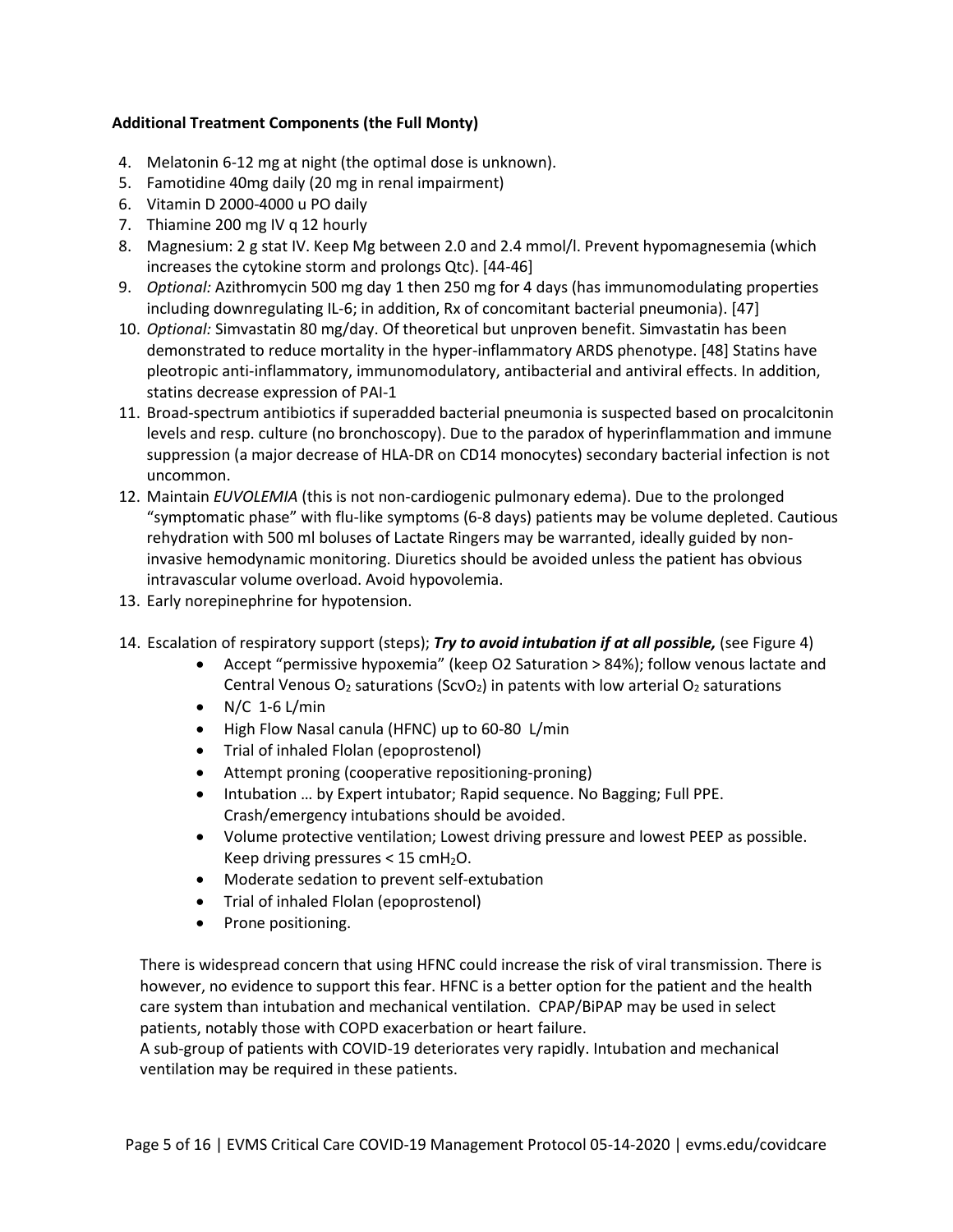#### **15. Salvage Treatments**

- Plasma exchange [49,50]
- High dose corticosteroids; 120mg methylprednisolone q 6-8 hourly
- Siltuximab and Tocilizumab (IL-6 inhibitors) [51]
- ?? CVVH with cytokine absorbing/filtering filters [52]
- ?? ECMO < 60 yrs. and no severe commodities/organ failure [53]

## **16. Treatment of Macrophage Activation Syndrome (MAS)**

- A sub-group of patients will develop MAS. This appears to be driven by SARS-CoV-2 induced inflammasome activation and increased IL-1 β production (see Figure 5). [54,55]
- A ferritin > 4400 ng/ml is considered diagnostic of MAS. Other diagnostic features include increasing AST/ALT and increasing CRP. [56]
- "*High dose corticosteroids*." Methylprednisolone 120 mg q 6-8 hourly for at least 3 days, then wean according to Ferritin, CRP, AST/ALT (see Figure 6). Ferritin should decrease by at least 15% before weaning corticosteroids.
- Consider plasma exchange.
- Anakinra (competitively inhibits IL-1 binding to the interleukin-1 type I receptor) can be considered in treatment failures.

#### **17. Monitoring**

- Daily: PCT, CRP, IL-6, BNP, Troponins, Ferritin, Neutrophil-Lymphocyte ratio, D-dimer and Mg. CRP, IL-6 and Ferritin track disease severity closely (although ferritin tends to lag behind CRP). Thromboelastogram (TEG) on admission and repeated as indicated.
- In patients receiving IV vitamin C, the Accu-Chek™ POC glucose monitor will result in spuriously high blood glucose values. Therefore, a laboratory glucose is recommended to confirm the blood glucose levels.
- Monitor QTc interval if using chloroquine/hydrochloroquine and azithromycin and monitor Mg++ (torsades is uncommon in monitored ICU patients)
- No routine CT scans, follow CXR and chest ultrasound.
- Follow ECHO closely; Pts develop a severe cardiomyopathy.

#### **18. Post ICU management**

- a. Enoxaparin 40-60 mg s/c daily
- b. Methylprednisolone 40 mg day, then wean slowly
- c. Vitamin C 500 mg PO BID
- d. Melatonin 3-6 mg at night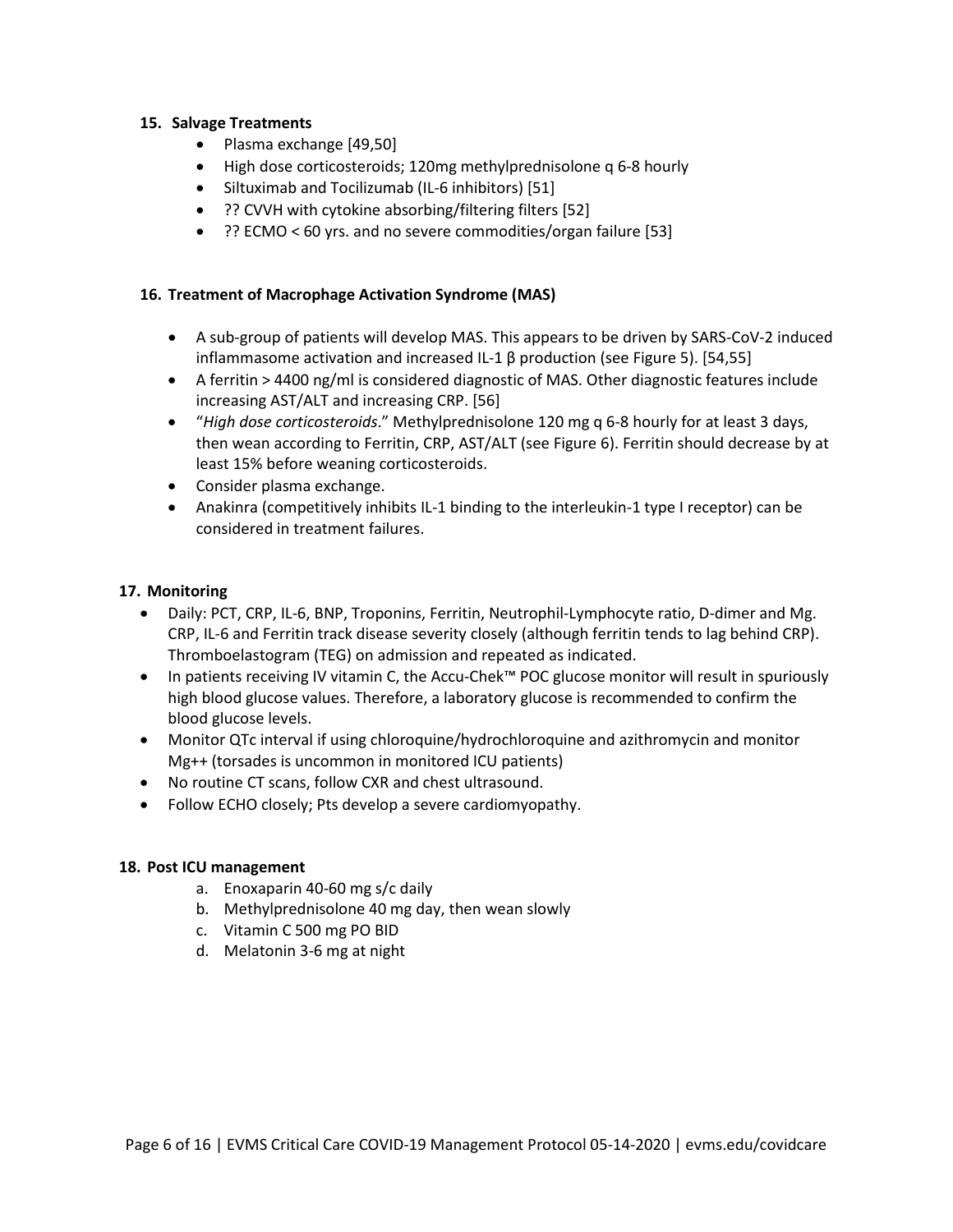Figure 3. Premature discontinuation of corticosteroids and IV vitamin C (after 4 day) and the effect of reinitiation of this combination on the CRP profile.

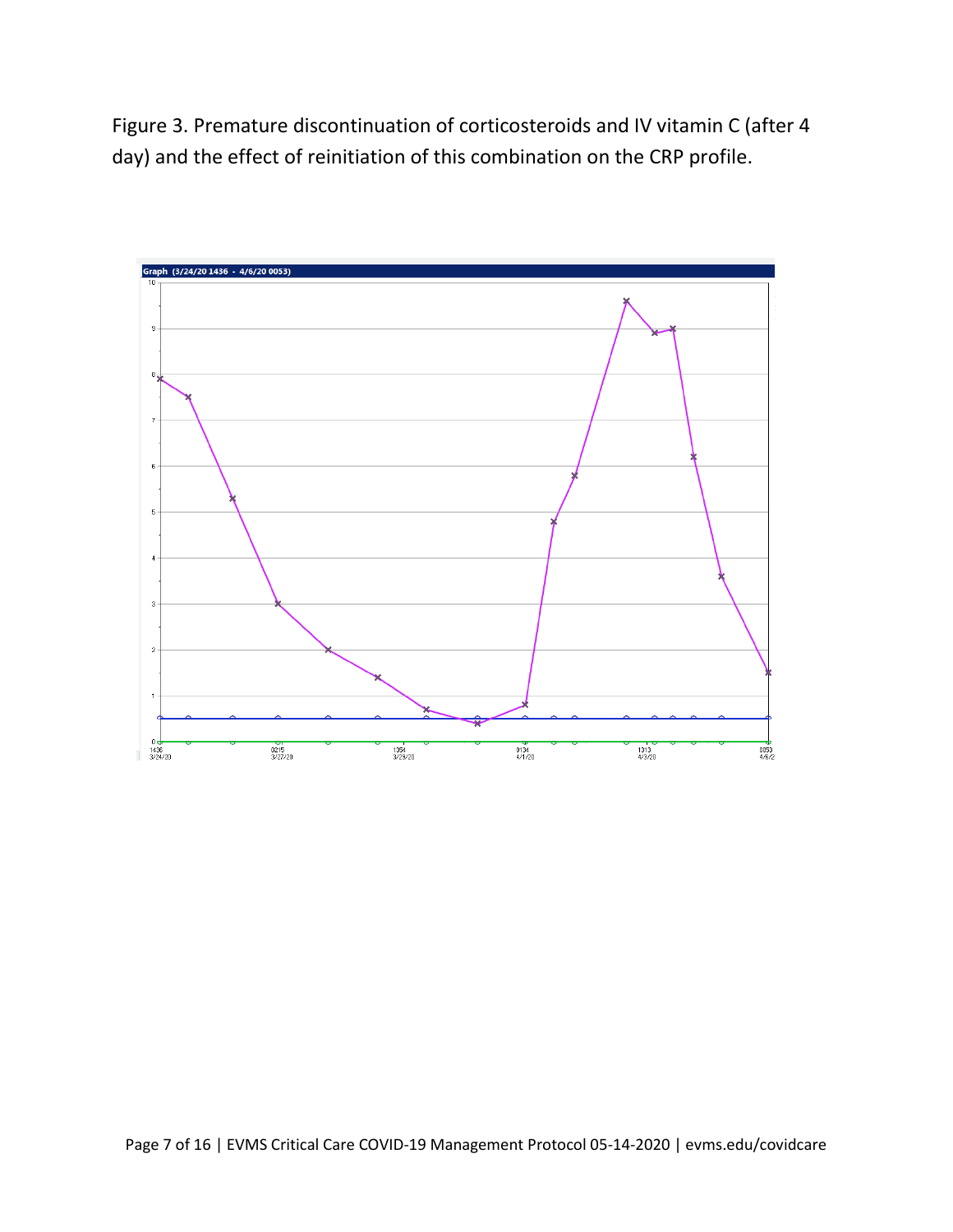## Figure 4.

# General schema for respiratory support in patients with COVID-19 Try to avoid intubation if possible

Recovery

Low flow nasal cannula

Typically set at 1-6 liters/minute

#### **High flow nasal cannula**

- Accept permissive hypoxemia ( $O<sub>2</sub>$  Saturation > 86%)
- Titrate FiO<sub>2</sub> based on patient's saturation
- Accept flow rates of 60 to 80 L/min .
- . Trial of inhaled Flolan (epoprostenol)
- Attempt proning (cooperative proning)

#### Invasive mechanical ventilation

- Target tidal volumes of ~6 cc/kg.
- Lowest driving pressure and PEEP  $\bullet$
- Sedation to avoid self-extubation
- **Trial of inhaled Flolan**

#### **Prone positioning**

- Exact indication for prone ventilation is unclear.
- Consider in patients with Pa02/Fi02 ratio <150.

#### **VV-ECMO**

- · Indications remain unclear.
- Early discussion with ECMO center or team may be advisable.

Deterioration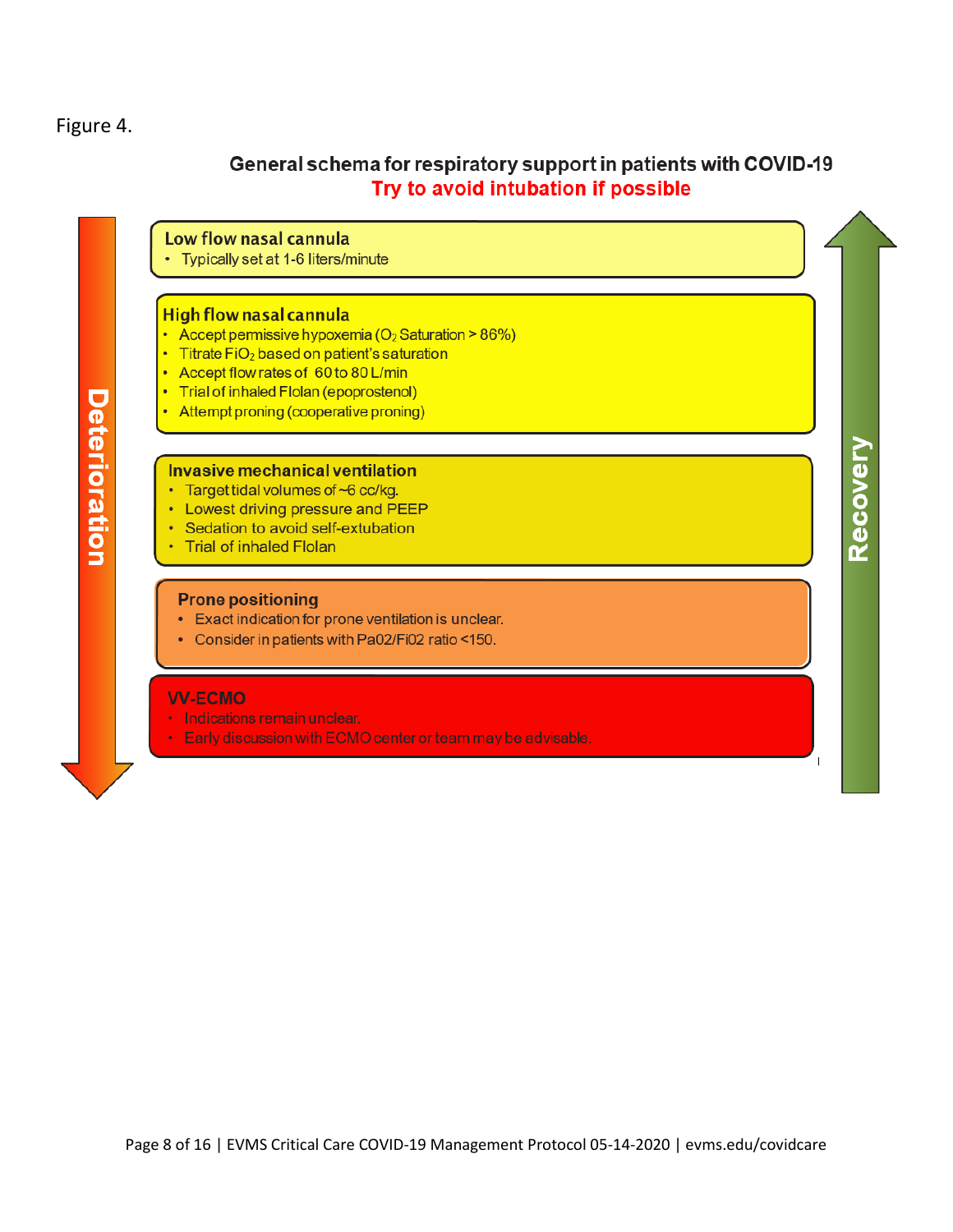# Figure 5. COVID-19 Subtypes of Infections (Phenotypes)

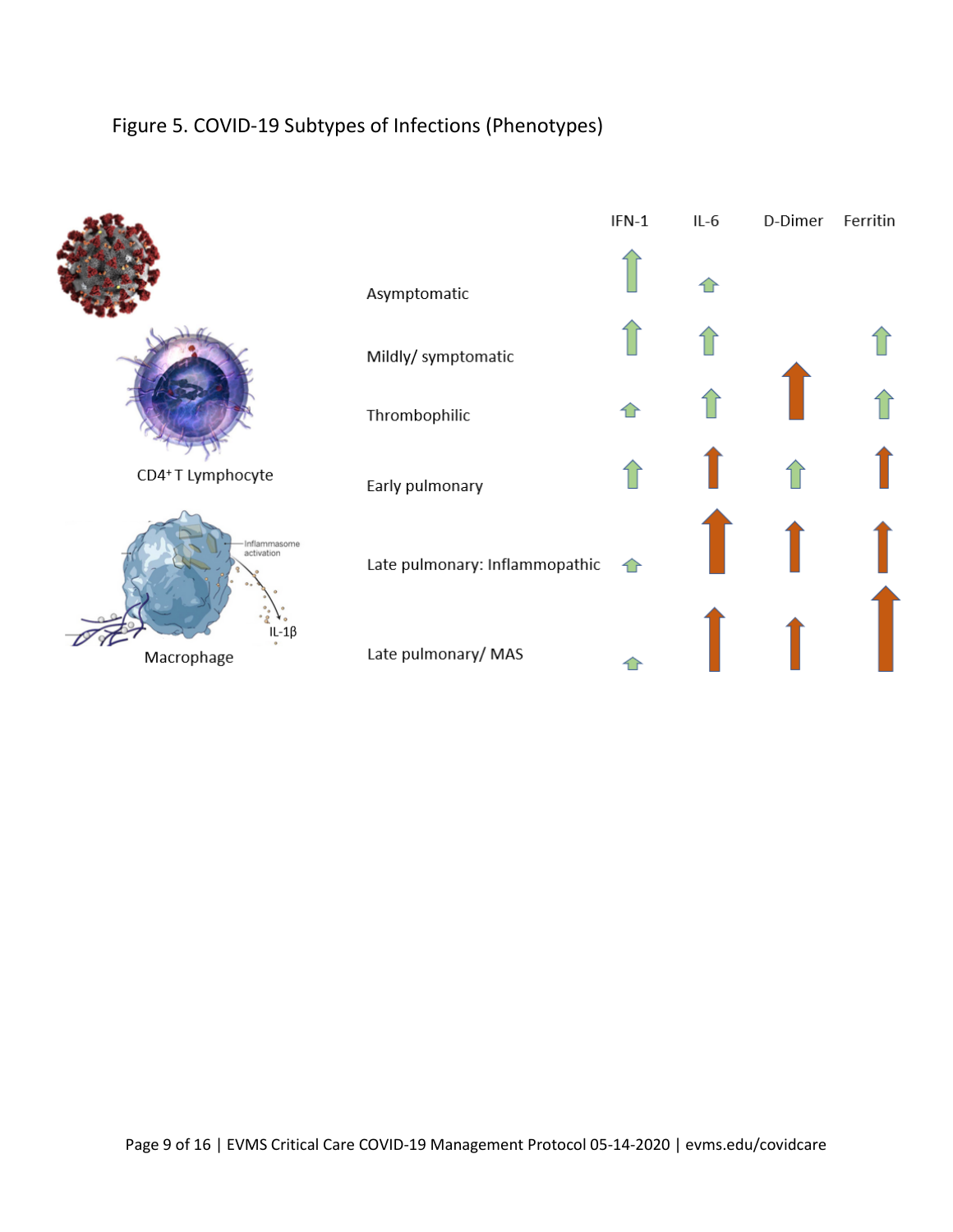Figure 6. SARS-CoV-2 induced Macrophage Activation Syndrome (MAS) treated with Vitamin C 3g IV q 6 and increased methylprednisolone (125 mg q 8 hourly)



Methylprednisolone 120mg Q 8 hourly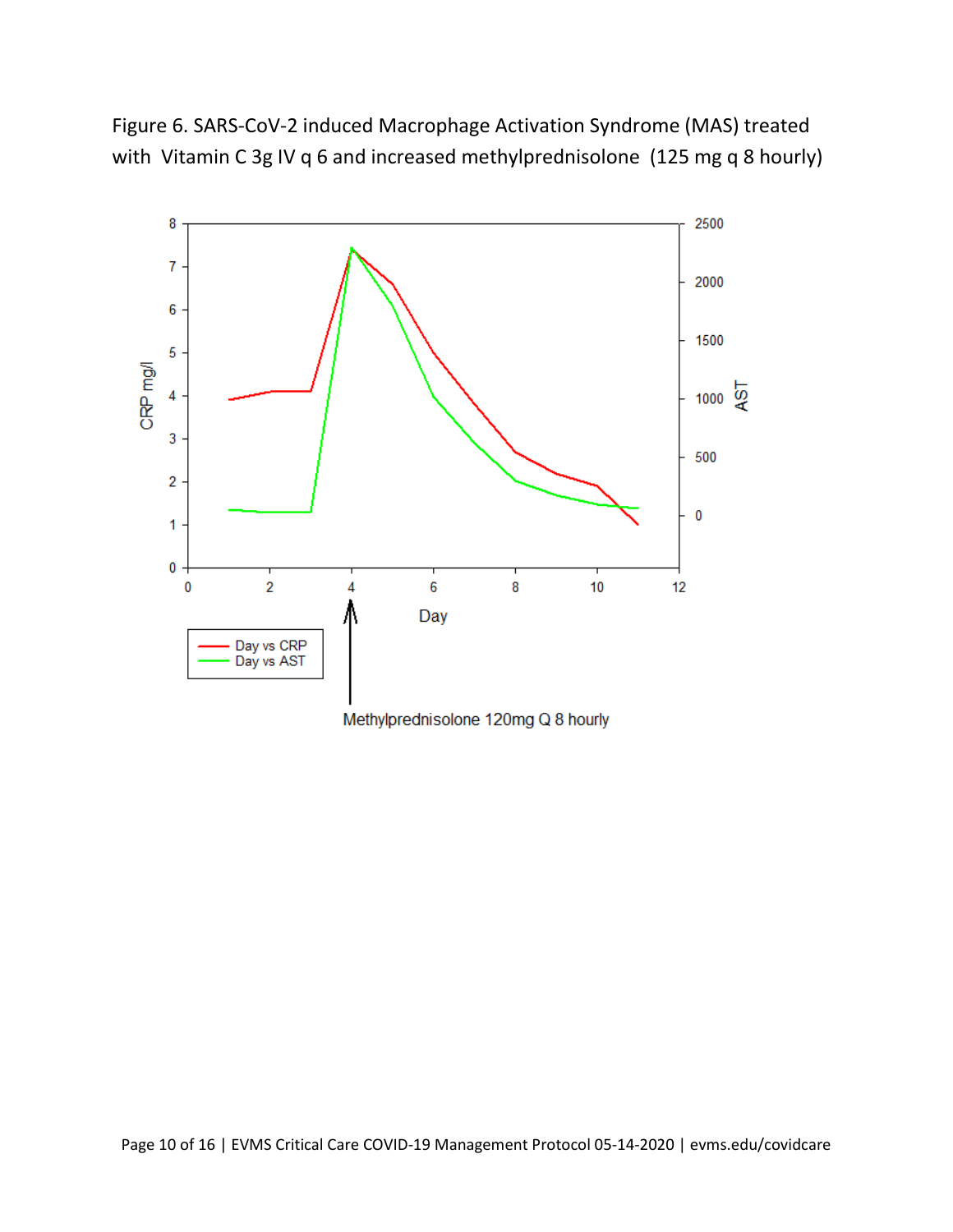# **Scientific Rational for MATH+ Treatment Protocol**

Three core pathologic processes lead to multi-organ failure and death in COVID-19:

- 1) **Hyper-inflammation ("Cytokine storm") –** a dysregulated immune system whose cells infiltrate and damage multiple organs, namely the lungs, kidneys, and heart. It is now widely accepted that SARS-CoV-2 causes aberrant T lymphocyte and macrophage activation resulting in a "cytokine storm.".
- 2) **Hyper-coagulability (increased clotting)** the dysregulated immune system damages the endothelium and activates blood clotting, causing the formation of micro and macro blood clots. These blood clots impair blood flow.
- 3) **Severe Hypoxemia (low blood oxygen levels)** –lung inflammation caused by the cytokine storm, together with microthrombosis in the pulmonary circulation severely impairs oxygen absorption resulting in oxygenation failure.

The above pathologies are not novel, although the combined severity in COVID-19 disease is considerable. Our long-standing and more recent experiences show consistently successful treatment if traditional therapeutic principles of early and aggressive intervention is achieved, before the onset of advanced organ failure. It is our collective opinion that the historically high levels of morbidity and mortality from COVID-19 is due to a single factor: the widespread and inappropriate reluctance amongst intensivists to employ anti-inflammatory and anticoagulant treatments, including corticosteroid therapy *early in the course of a patient's hospitalization.* It is essential to recognize that it is not the virus that is killing the patient, rather it is the patient's overactive immune system. The flames of the "cytokine fire" are out of control and need to be extinguished. Providing supportive care (with ventilators that themselves stoke the fire) and waiting for the cytokine fire to burn itself out simply does not work… this approach has FAILED and has led to the death of tens of thousands of patients.

The systematic failure of critical care systems to adopt corticosteroid therapy resulted from the published recommendations against corticosteroids use by the World Health Organization (WHO), the Centers for Disease Control and Prevention (CDC), and the American Thoracic Society (ATS) amongst others. A very recent publication by the Society of Critical Care Medicine and authored one of the members of the Front Line COVID-19 Critical Care (FLCCC) group (UM), identified the errors made by these organizations in their analyses of corticosteroid studies based on the findings of the SARS and H1N1 pandemics. Their erroneous recommendation to avoid corticosteroids in the treatment of COVID-19 has led to the development of myriad organ failures which have overwhelmed critical care systems across the world.

Our treatment protocol targeting these key pathologies has achieved near uniform success, *if begun within 6 hours* of a COVID19 patient presenting with shortness of breath or needing ≥ 4L/min of oxygen. If such early initiation of treatment could be systematically achieved, the need for mechanical ventilators and ICU beds will decrease dramatically.

It is important to recognize that "COVID-19 pneumonia" does not cause ARDS. The initial phase of "oxygenation failure" is characterized by normal lung compliance, with poor recruitability and near normal lung water (as measured by transpulmonary thermodilution). This is the "L phenotype" as reported by Gattonini and colleagues. [57-60] Treating these patients with early intubation and the ARDNSnet treatment protocol will cause the disease you are trying to prevent i.e. ARDS. These patients tolerate hypoxia remarkable well, without an increase in blood lactate concentration nor a fall in central

Page 11 of 16 | EVMS Critical Care COVID-19 Management Protocol 05-14-2020 | evms.edu/covidcare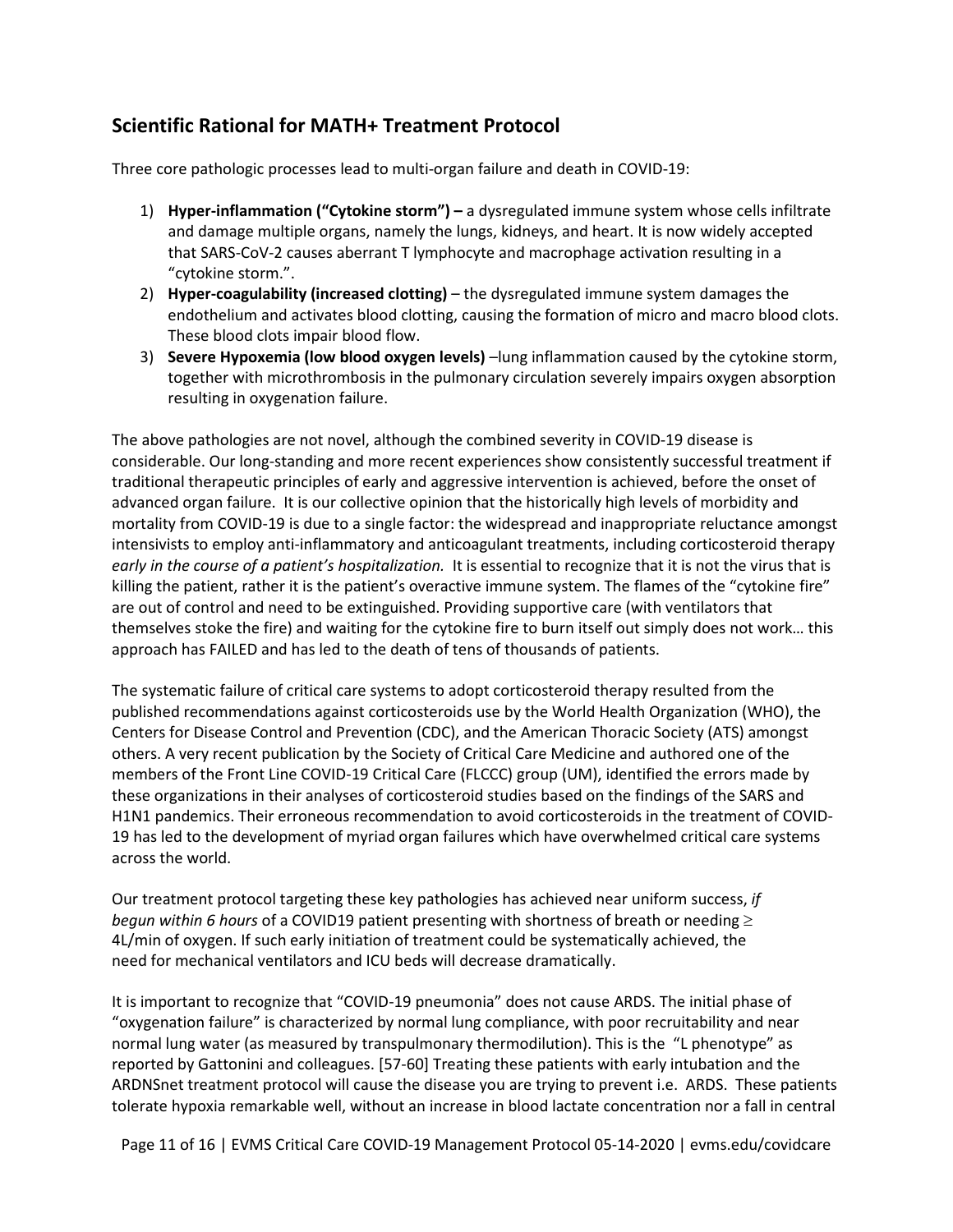venous oxygen saturation. We therefore suggest the liberal us of HFNC, with frequent patient repositioning (proning) and the acceptance of "permissive hypoxemia". However, this approach entails close patient observation.

Patients in whom the cytokine storm is not "dampened" will progress into the "H phenotype" characterized by poor lung compliance, severe oxygenation failure and PEEP recruitability (see Figure 7). Progression to this phase is exacerbated by ventilator induced lung injury (VILI). The histologic pattern of the "H Phenotype" is characterized by an acute fibrinous and organizing pneumonia (AFOP), with extensive intra-alveolar fibrin deposition called fibrin "balls" with absent hyaline membranes. Corticosteroids seem to be of little benefit in established AFOP. High dose methylprednisolone should be attempted in the "early phase" of AFOP, however many patients will progress to irreversible pulmonary fibrosis with prolonged ventilator dependency and ultimately death. [61,62]

it is important to recognize that COVID-19 patients present with a variety of phenotypes, likely dependent on genetic heterogeneity, age, viral load, immunological and nutritional status, and comorbidities (see Figure 5). COVID-19 patients may develop a "thrombophilic phenotype" presenting with severe thrombo-embolic disease with little evidence of lung parenchymal involvement. This suggests that mildly symptomatic patients may benefit from anticoagulation. Furthermore, Vitamin D insufficiency exacerbates the cytokine storm and likely increases the risk of death.

Finally, it is important to acknowledge that there is no known therapeutic intervention that has unequivocally been proven to improve the outcome of COVID-19. This, however, does not mean we should adopt a nihilist approach and limit treatment to "supportive care". Furthermore, it is likely that there will not be a single "magic bullet" to cure COVID-19. Rather, we should be using multiple drugs/interventions that have synergistic and overlapping biological effects that are safe, cheap and "readily" available. The impact of COVID-19 on middle- and low-income countries will be enormous; these countries will not be able to afford expensive designer molecules.

# **Front Line COVID-19 Critical Care Working Group**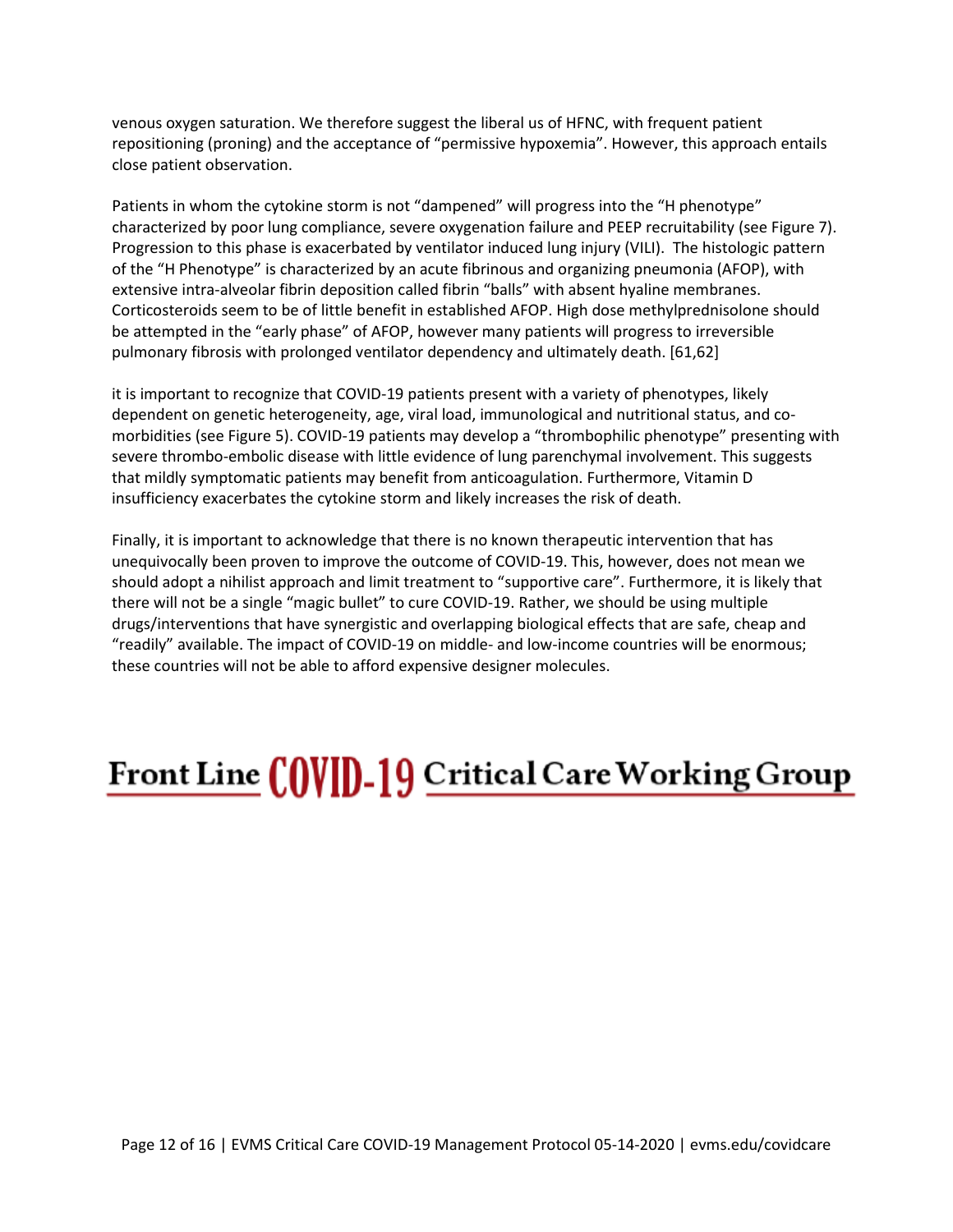Figure 7. The consequences of "steroid" avoidance". CT scan after 23 days of "supportive care" demonstrating the late fibroproliferative (irreversible) phase of COVID-19 lung disease (Image kindly provide by Dr. Pierre Kory, from NYC).

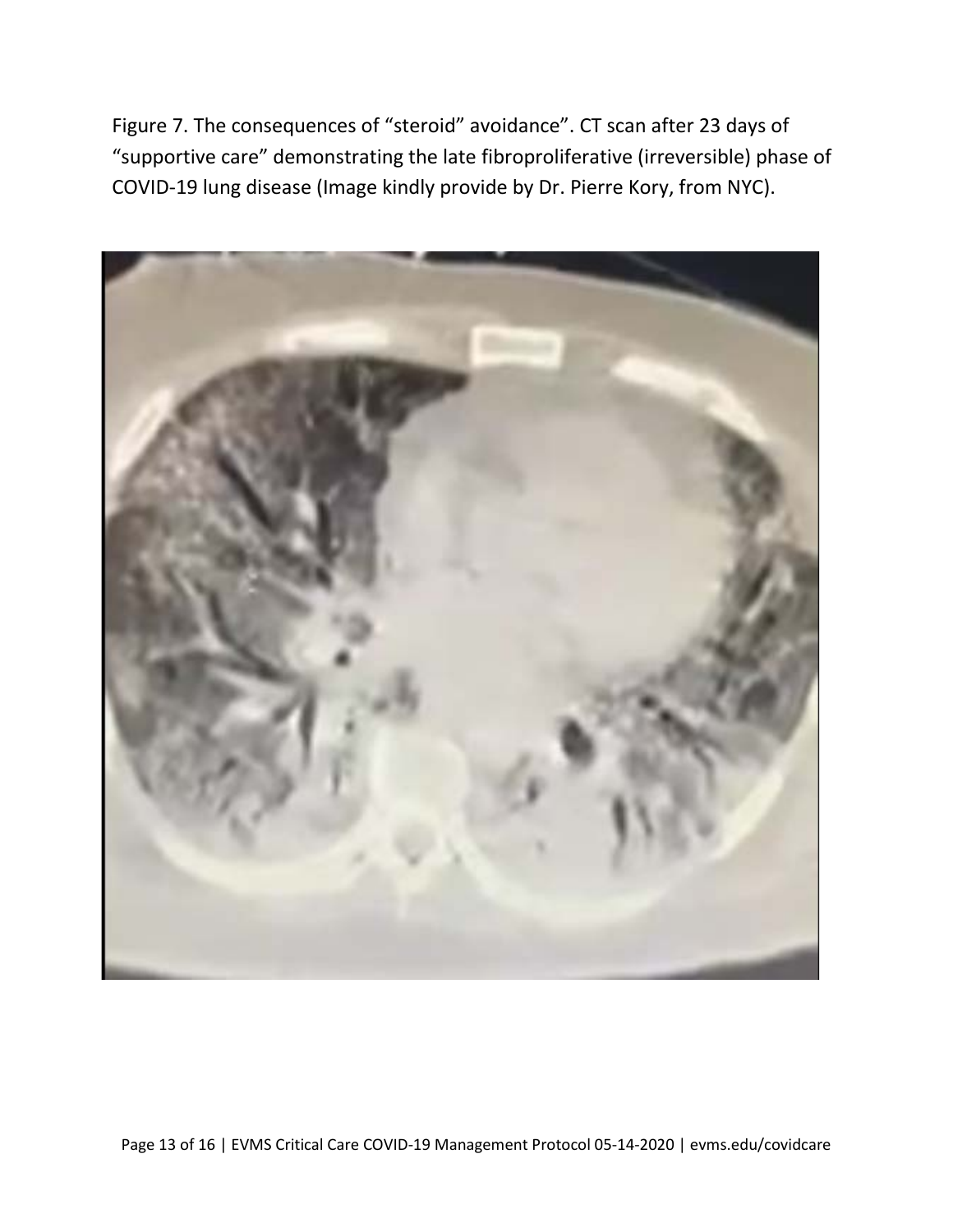#### References

- 1. Maggini S. A combination of high-dose vitamin C plus zinc for the common cold. Journal of International Medical Research 2012; 40:28-42.
- 2. Colunga Biancatelli RM, Berrill M, Catravas JD et al. Quercetin and Vitamin C: experimental therapy for the prevention and treatment of SARS-CoV-2 via synergistic action. medRxiv 2020.
- 3. Colunga Biancatelli RM, Berrill M, Marik PE. The antiviral properties of vitamin C. Expert Rev Anti Infect Ther 2020; 18:99-101.
- 4. Khaerunnisa S. Potential inhibitor of COVID-19 main protease (Mpro) from several medicinal plant compuns by molecular docking study. medRxiv 2020.
- 5. Yi L. Small molecules blocking the entry of severe respiratory syndrome coronavirus into host cells. J Virol 2020; 78:11334-39.
- 6. te Velthuis AJ, van den Worm SH. Zn2+ inhibits Coronavirus and Arterivirus RNA polymerase activity In Vitro and Zinc ionophores block the replication of these viruses in cell culture. PLos Pathog 2010; 6:e1001176.
- 7. Hemila H. Zinc lozenges and the common cold: a meta-analysis comparing zinc acetate and zinc gluconate, and the role of zinc dosage. J Royal Soc Med Open 2017; 8:1-7.
- 8. Singh M, Das RR. Zinc for the common cold. Cochrane Database of Syst Rev 2013; 6:CD001364.
- 9. Hoeger J, Simon TP, Beeker T et al. Persistent low serum zinc is associated with recurrent sepsis in critically ill patients - A pilot study. PloS ONE 2017; 12:e0176069.
- 10. Colunga Biancatelli RM, Berrill M, Mohammed YH et al. Melatonin for the treatment of sepsis: the scientific rationale. J Thorac Dis 2020; 12 (Suppl 1):S54-S65.
- 11. Reiter RJ, Abreu-Gonzalez P, Marik PE et al. Therapeutic algorithm for use of melatonin in patients with COVID-19. Front Med 2020.
- 12. Reiter RJ, Sharma R, Ma Q et al. Melatonin inhibits COVID-19-induced cytokine storm by reversing aerobic glycolysis in immune cells: A mechanistic analysis. Medicine in Drug Discovery 2020.
- 13. Zhang R, Wang X, Ni L et al. COVID-19: Melatonin as a potential adjuvant treatment. Life Sci 2020.
- 14. Grant WB, Lahore H, McDonnell SL et al. Evidence that Vitamin D supplementation could reduce risk of influenza and COVID-19 infections and deaths. Nutrients 2020; 12:988.
- 15. Lau FH, Majumder R, Torabi R et al. Vitamin D insufficiency is prevalent in severe COVID-19. medRxiv 2020.
- 16. Marik PE, Kory P, Varon J. Does vitamin D status impact mortlality from SARS-CoV-2 infection? Medicine in Drug Discovery 2020.
- 17. Rhodes JM, Subramanian S, Laird E et al. Editorial: Low population mortality from COVID-19 in countries south of 35 degrees North - supports vitamin D as a factor determining severity. Alimentary Pharmacology & Therapeutics 2020; (in press).
- 18. Dancer RC, Parekh D, Lax S et al. Vitamin D deficiency contributes directly to the acute respiratory distress syndrome (ARDS). Thorax 2015; 70:617-24.
- 19. Daneshkhah A, Eshein A, Subramanian H. The role of vitamin D in suppressing cytokine storm of COVID-19 patients and associated mortality. medRxiv 2020.
- 20. Bergman P, Lindh AU, Bjorkhem-Bergman L et al. Vitamin D and respiartory tract infections: A systematic review and meta-analysis of randomized controlled trials. PloS ONE 2013; 8:e65835.
- 21. Freedberg DE, Conigliaro J, Sobieszczyk ME et al. Famotidine use is associated with impoved clinical outcomes in hospitalized COVID-19 patients: A propensity score matched retrospective cohort study. medRxiv 2020.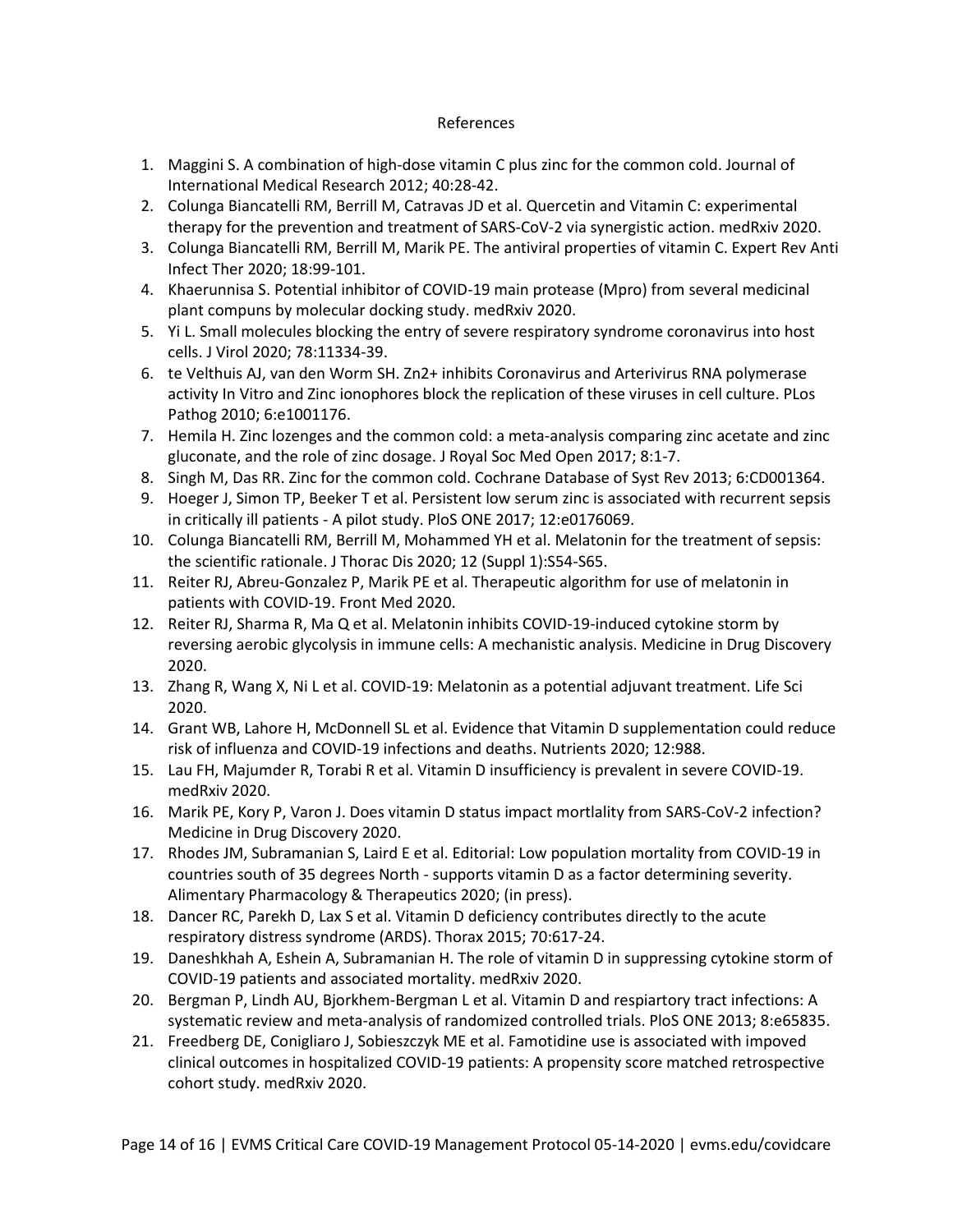- 22. Cortegiani A, Ippolito M, Ingoglia G et al. Chloroquine for COVID-19: rationale, facts, and hopes. Crit Care 2020; 24:210.
- 23. Caly L, Druce JD, Catton MG et al. The FDA-approved drug Ivermectin inhibits the replication of SARS-CoV-2 in vitro. Antiviral Res 2020.
- 24. Patel AN, Desai SS, Grainger DW et al. Usefulness of ivermectin in COVID-19 illness. medRxiv 2020.
- 25. Bikdeli B, Madhavan MV, Jimenez et al. COVID-19 and thrombotic or thromboembolic disease: Implications for prevention, antithrombotic therapy, and follow-up. J Am Coll Cardiol 2020.
- 26. Connors JM, Levy JH. COVID-19 and its implications for thrombosis and anticoagulation. Blood 2020.
- 27. Klok FA, Kruip MJ, van der Meer NJ et al. Incidence of thrombotic complications in critically ill ICU patients with COVID-19. Thrombosis Research 2020.
- 28. Zhai Z, Li C, Chen Y et al. Prevention and treatment of venous thromboembolism assocaited with Coronavirus Disease 2019 Infection: A consensus statement before guidelines. Thromb Haemost 2020.
- 29. Paranjpe I, Fuster V, Lala A et al. Association of treatment dose anticoagulation with in-hospital survival among hospitalized patietns with COVID-19. J Am Coll Cardiol 2020.
- 30. Fadel R, Morrison AR, Vahia A et al. Early course corticosteroids in hospitalized patients with COVID-19. medRxiv 2020.
- 31. Chroboczek T, Lacoste M, Wackenheim C et al. Beneficial effect of corticosteroids in severe COVID-19 pneumonia: a propensity score matching analysis. medRxiv 2020.
- 32. Villar J, Confalonieri M, Pastores SM et al. Rationale for prolonged corticosteroid tratment in the acute respiratory distress syndrome (ARDS) caused by COVID-19. Crit Care Expl 2020; 2:e0111.
- 33. Meduri GU, Bridges L, Shih MC et al. Prolonged glucocorticoid treatment is associated with improved ARDS outomces: analysis of individual patients' data from four randomized trials and trial-level meta-analysis of the updated literature. Intensive Care Med 2016; 42:829-40.
- 34. Wu C. Risk factors associated with acute respiratory distress syndrome and death in patients with Coronavirus disease 2019 pneumonia in Wuhan,China. JAMA Intern Med 2020.
- 35. Wang Y, Zhang D, Du G et al. Remdesivir in adults with severe COVID-19: a randomised, doubleblind, placebo-controlled, multicenter trial. Lancet 2020.
- 36. Marik PE, Khangoora V, Rivera R et al. Hydrocortisone, Vitamin C and Thiamine for the treatment of severe sepsis and septic shock: A retrospective before-after study. Chest 2017; 151:1229-38.
- 37. Barabutis N, Khangoora V, Marik PE et al. Hydrocortisone and Ascorbic Acid synergistically protect and repair lipopolysaccharide-induced pulmonary endothelial barrier dysfunction. Chest 2017; 152:954-62.
- 38. Marik PE. Hydrocortisone, Ascorbic Acid and Thiamine (HAT therapy) for the treatment of sepsis. Focus on ascorbic acid. Nutrients 2018; 10:1762.
- 39. Marik PE. Vitamin C for the treatment of sepsis: The scientific rationale. Pharmacol Therapeut 2018; 189:63-70.
- 40. Cheng RZ. Can early and high-dose vitamin C prevent and treat coronavirus disease 2019 (COVID-19). Medicine in Drug Discovery 2020.
- 41. Wang Y, Lin H, Lin BW et al. Effects of different ascorbic acid doses on the mortality of critically ill patients: a meta-analysis. Ann Intensive Care 2019; 9:58.
- 42. Fowler AA, Truwit JD, Hite D et al. Vitamin C Infusion for TReatment In Sepsis-Induced Acute Lung Injury- CITRIS-ALI: A Randomized, Placebo Controlled Clinical Trial. JAMA 2018; 322:1261- 70.